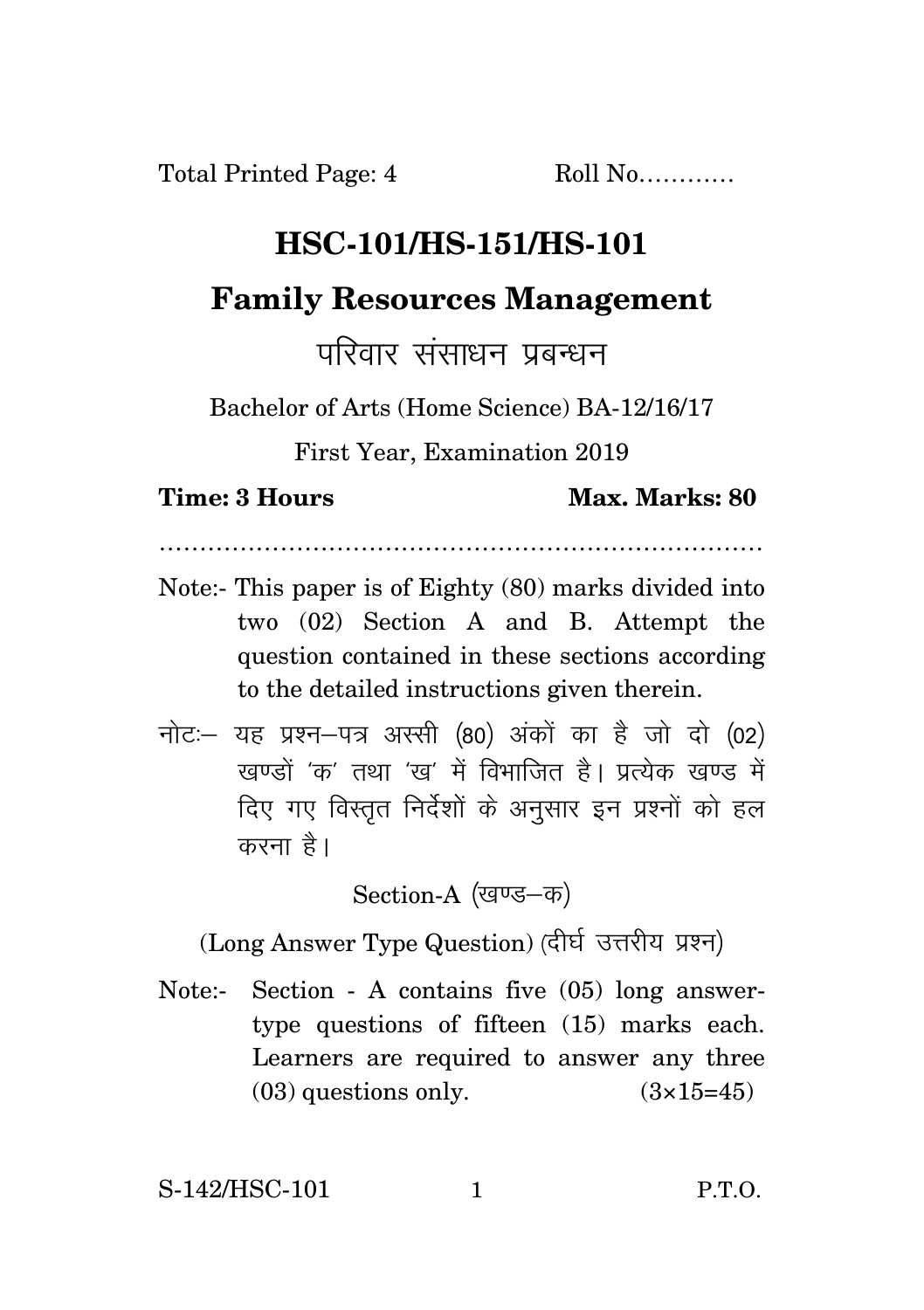- नोट: खण्ड 'क' में पाँच (05) दीर्घ उत्तरीय प्रश्न दिये गये हैं। प्रत्येक प्रश्न के लिए पन्द्रह (15) अंक निर्धारित हैं। शिक्षार्थियों को इनमें से केवल तीन (03) प्रश्नों के उत्तर  $\vec{a}$ ने हैं।
- 1. Define Home management. Write characteristics of management.

गह प्रबन्धन को परिभाषित कीजिये, प्रबन्धन की विशेषतायें लिखिये ।

2. What do you understand by planning? Discuss its principles. What are the characteristics of a good plan?

> योजना से आप क्या समझते हैं? इसके सिद्धान्तों की विवेचना कीजिये $\cdot$  एक अच्छी योजना की क्या विशेषताएँ हैं?

3. What is the importance of saving? Differentiate between saving and hoarding. Explain the factors determining saving. बचत का क्या महत्व है? बचत व संचय में अन्तर स्पष्ट कीजिये। बचत के निर्धारक तत्वों के विषय में समझाइये।

4. Classify time. Write in detail about the steps involved in management of time. समय को वर्गीकृत कीजिए, समय व्यवस्थापन प्रक्रिया के विभिन्न चरणों का विस्तारपूर्वक उल्लेख कीजिए

S-142/HSC-101 2 P.T.O.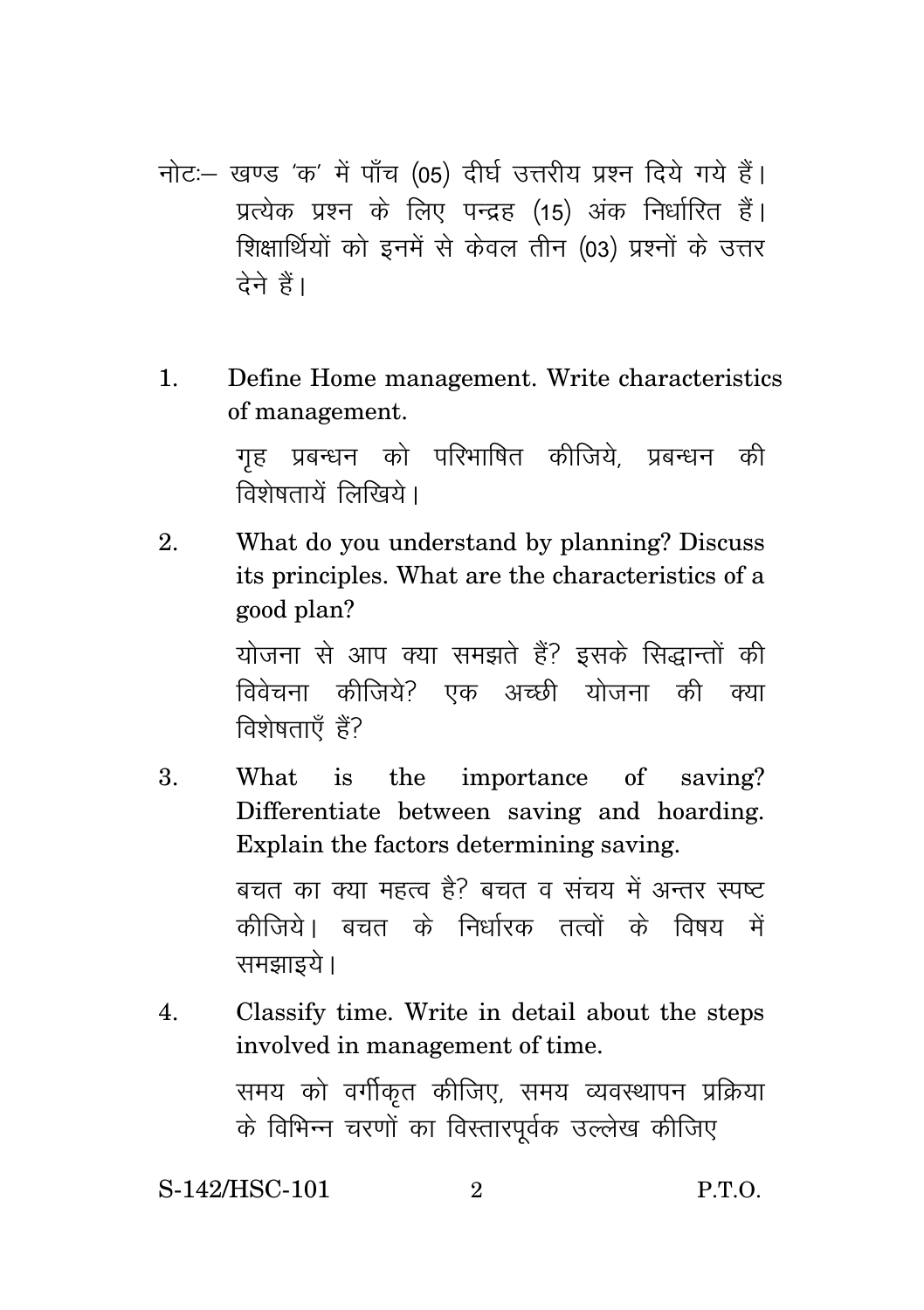5. Describe in detail characteristics and responsibilities of a consumer. उपभोक्ता की विशेषताओं और उत्तरदायित्वों पर चर्चा कीजिए ।

Section-B (खण्ड-ख)

 $(Short$  Answer Type Question) / (लघु उत्तरीय प्रश्न)

- Note:- Section-B contains eight (08) short answer type questions of seven (07) marks each. Learners are required to answer any five (05) questions only.  $(5 \times 7 = 35)$
- **नोट**: खण्ड 'ख' में आठ (08) लघ उत्तरीय प्रश्न दिये गये हैं। प्रत्येक प्रश्न के लिए सात (07) अंक निर्धारित हैं। शिक्षार्थियों को इनमें से केवल पाँच (05) प्रश्नों के उत्तर देने हैं।
- 1. Write about the contribution of cooperative societies in the history of consumer. उपभोक्ता इतिहास में सहकारी समितियों के योगदान के विषय में लिखिए।
- 2. Explain the importance of Pest control in the house.

घर में कीट नियन्त्रण का महत्व समझाइए

3. What are the different points to be considered before buying equipments?